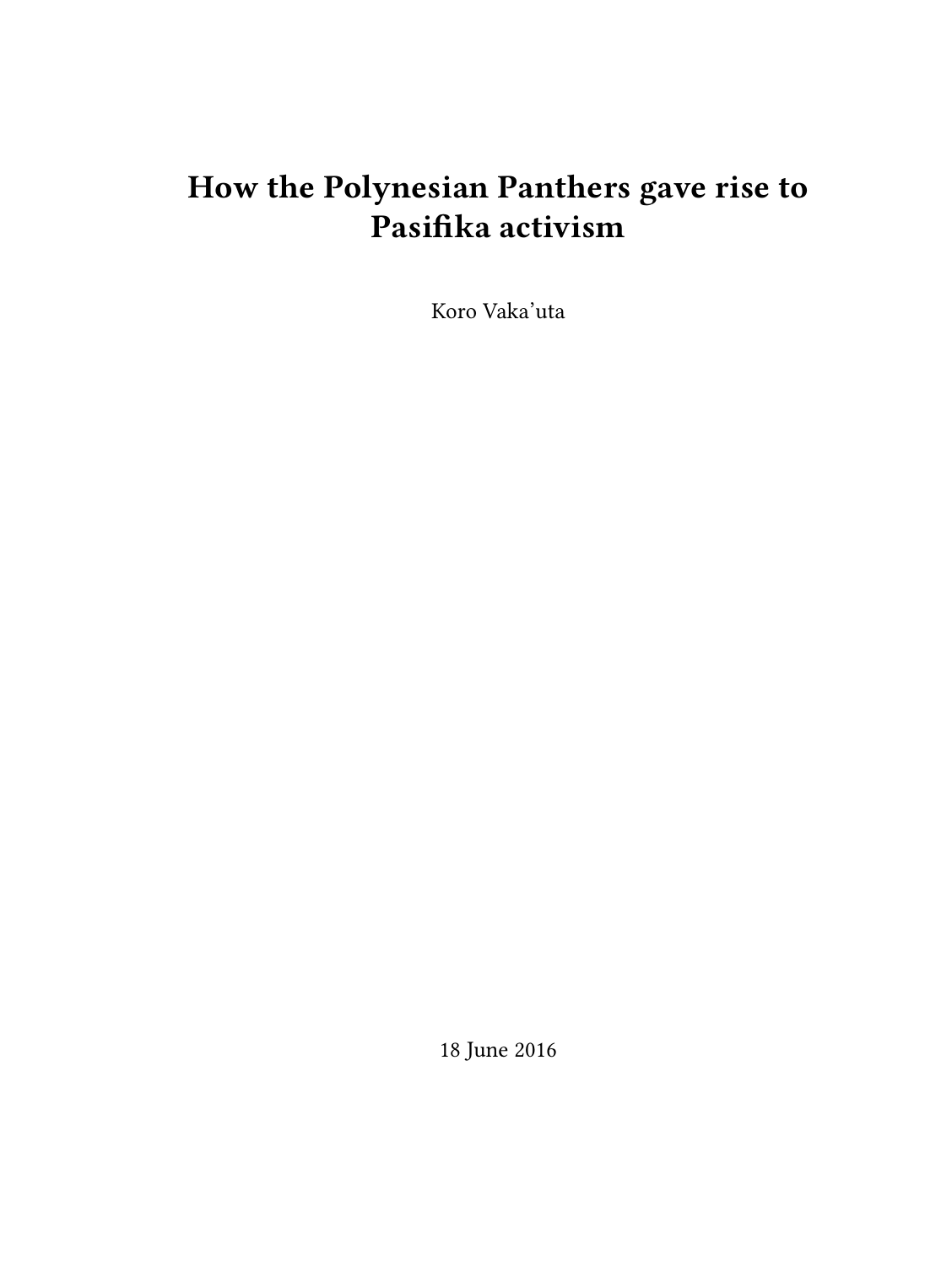## **Contents**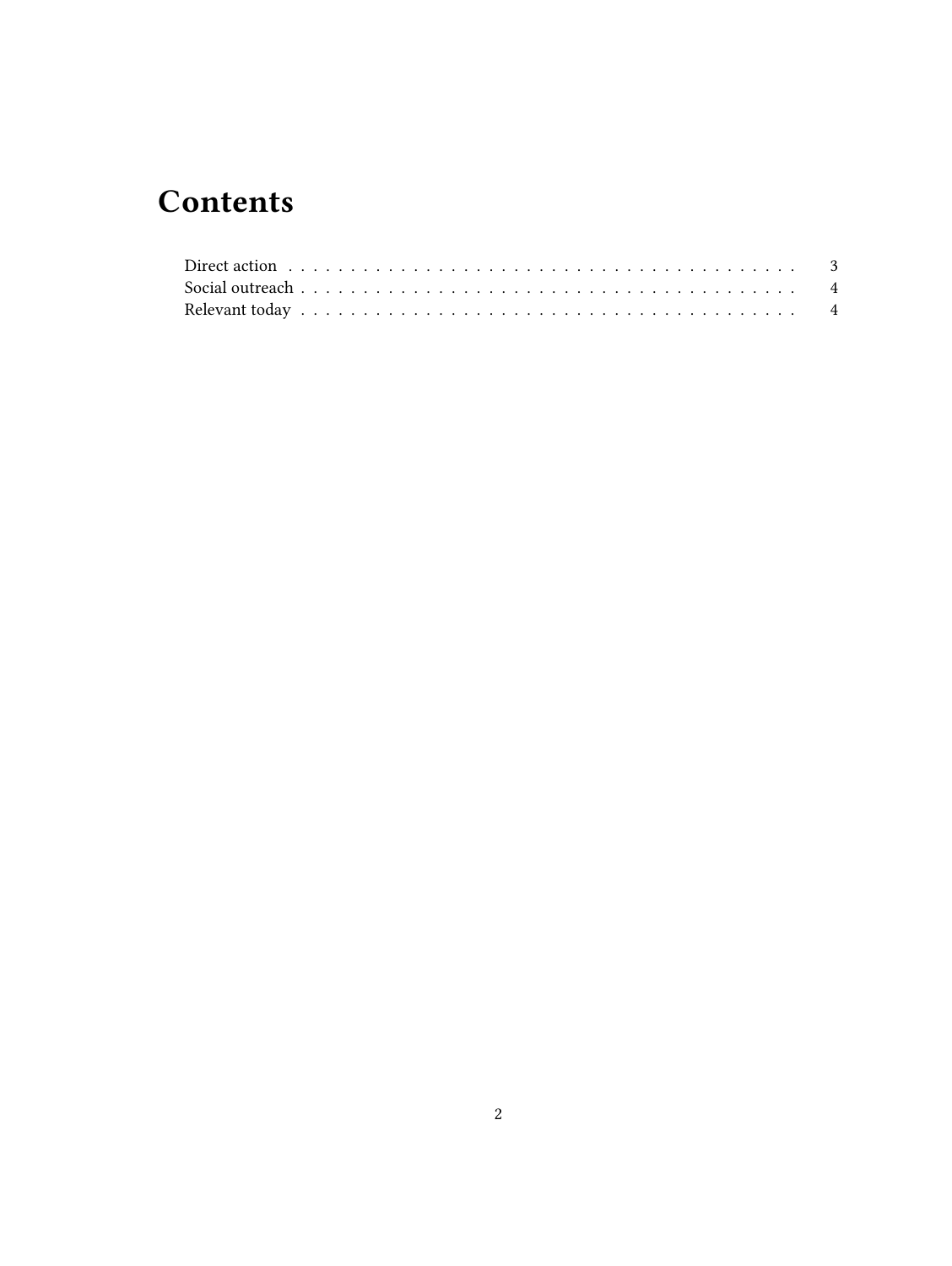A group credited with fighting racism against Pacific people in New Zealand, and putting them on the map politically, celebrated 45 years this week.

As the Polynesian Panthers marked the occasion with the blessing of a plaque in the Auckland suburb of Ponsonby, some of the same issues which drove the group's creation remain relevant in New Zealand society today.

The Polynesian Panthers was established in Auckland in June 1971 by six young Pacific Island men: Fred Schmidt, Nooroa Teavae, Paul Dapp, Vaughan Sanft, Eddie Williams and Will 'Ilolahia.

Its work — political activism, running food co-ops and homework centres, advocating for tenants and promoting Pacific languages — has been credited as a forerunner for much modern-day community activism.

Mr 'Ilolahia, a founder of the Waiata Artist Trust and the chair of the Pacific Island Media Association, said the group was modelled on a prominent group within the American civil rights movement, the Black Panther Party.

He had read the book *Seize the Time* by Black Panther Party chairman Bobby Seale and seen similarities to what was happening in New Zealand, he said.

"So that was the reason we set up. We had a mixture of ex-gang members and university students and what not," he said.

#### <span id="page-2-0"></span>**Direct action**

Mr 'Ilolahia said the group realised race-related problems in Aotearoa needed direct action to be solved.

Reverend Wayne Toleafoa, who is now a member of the Northern Presbytery Council, joined the group and became its 'Information Minister'.

"You know it's wrong that we should be addressed as 'black bastards' and that kind of thing, so we started to push back," Mr Toleafoa explained.

While the United States' problems with racism at the time had been well documented, he said it was also an issue in New Zealand.

"Here we are, the weakest group in society, we're being victimised and so we have to fight back, if you like. And that's the thinking of 16-year-olds and 17-year-olds, which is what we were, and we thought 'we're doing the right thing'."

Reverend Mua Strickson-Pua attended an early homework centre run by the Panthers.

He said the leadership inspired the urban youth of Auckland, and the infamous dawn raids further highlighted the need for such a group.

"New Zealand's history of the way it treated Samoans and Tongans at that time… Our people had door-knocking by the police, dogs going through, people having to line up on Ponsonby Road, K Road (Karangahape Road)," Rev Strickson-Pua said.

"If you were brown, you were stopped by the police. If you were brown and had no ID, you went straight to the cell," he said.

This was common treatment.

"I was one of the people stopped on the road by a group of cops on K Road," Mr Toleafoa said.

"And I asked one of them why they stopped us and I was asked for my passport. And I thought that's the kind of thing they did in Nazi Germany, they ask for your passport. I said, 'look, I was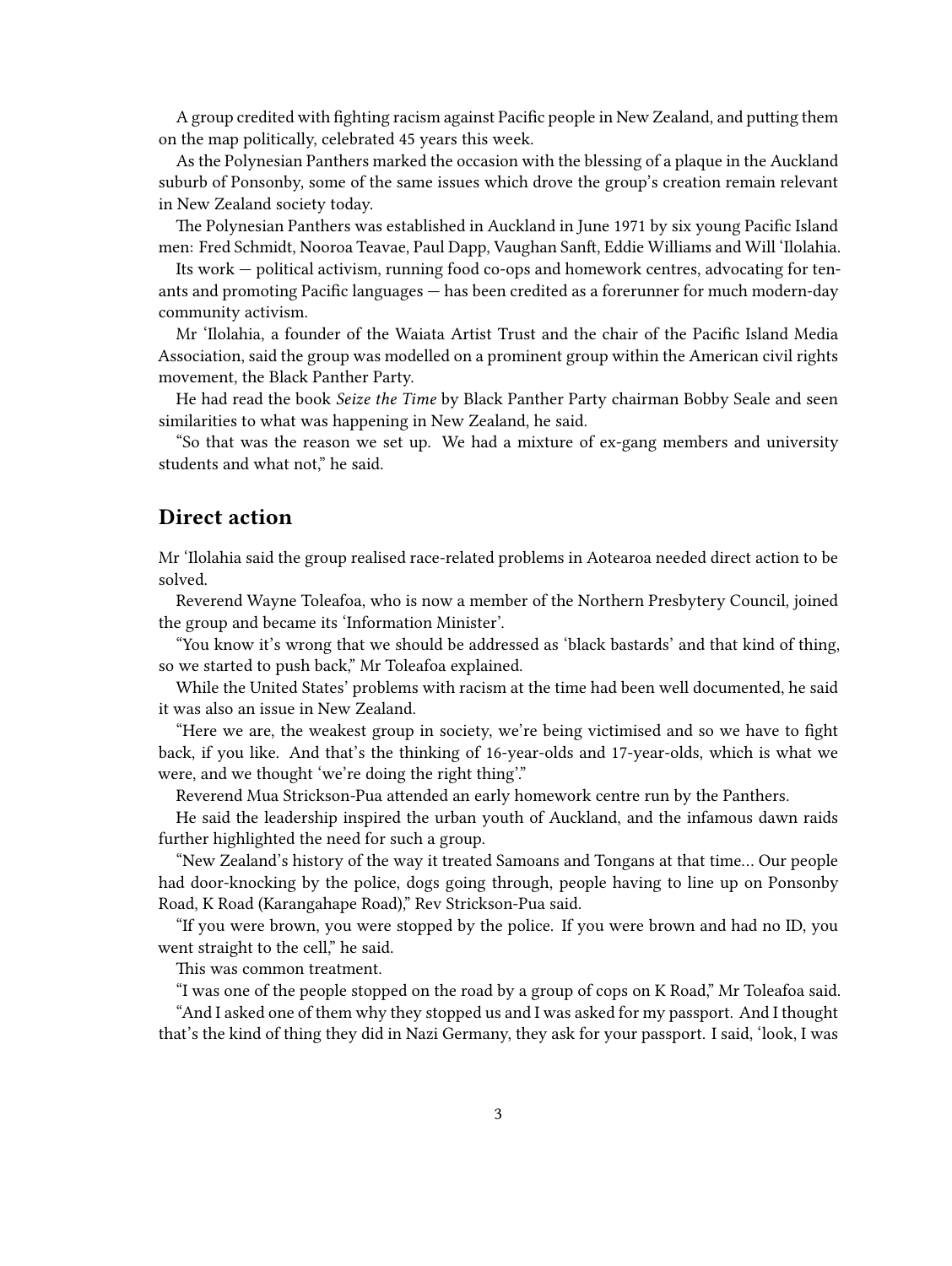born in New Zealand, I don't usually carry my passport around in my back pocket because I'm not travelling anywhere'."

### <span id="page-3-0"></span>**Social outreach**

Social worker Vince Tuisamoa, who was part of the youth arm of the Panthers, said the group ran food co-ops and homework centres — and many legal and educational community inititatives were born out of its work.

Mr Tuisamoa said it also advocated for tenants before the existence of the Tenancy Tribunal.

"You were looking at landlords who were charging astronomical rates for houses that were substandard," he said.

"When somebody complained, they got the heavies in to move them out and they might have fixed the window but charged double the amount which the first tenants were complaining about."

Mr Tuisamoa's mother was a Polynesian Panther member and helped create the Pacific Island Resource Centre, which he said then spawned language nests and media outlets.

Auckland University's Melani Anae also joined the movement, and wrote a number of books on Pacific issues — including works on the Polynesian Panthers.

Dr Anae said it played an important role in asserting New Zealand's multi-cultural identity.

"Of course the Māori who are tangata whenua, that was really embedded in New Zealand identity," she said.

"But we being the first kind of ethnic groups in large numbers that came over  $-$  the Panthers kind of set the scene for our Pacific identity, and that we had every right to be here and to be part of a society and not be subject to racism and discrimination."

Mr Tuisamoa said the Panthers joined the struggle by Māori for recognition of Te Reo and for Māori land rights, including the historic protest at Bastion Point

They stood strongly with Māori over the Crown's treatment of them and their rights, he said. "If they weren't going to do it for Māori, then they definitely weren't going to do it for the Islanders," he said.

"That was a platform that we looked at: OK, if you promise to buy a cake to the Māori, let's see the cake — don't turn around and make excuses why you can't bring the cake, you can't make the cake."

#### <span id="page-3-1"></span>**Relevant today**

Rev Wayne Toleafoa said there was still a need for Pacific activism and advocacy 45 years later.

"There still needs to be people that look at things like homelessness and not only look at our people but look at all New Zealanders and think 'why are these people homeless and how can I help them?'"

"There's always going to be things that the Panthers were interested in that all New Zealanders should be interested in," Mr Toleafoa said.

Despite that need, Mr Toleafoa said his children were fortunate to not have had to face what his generation did.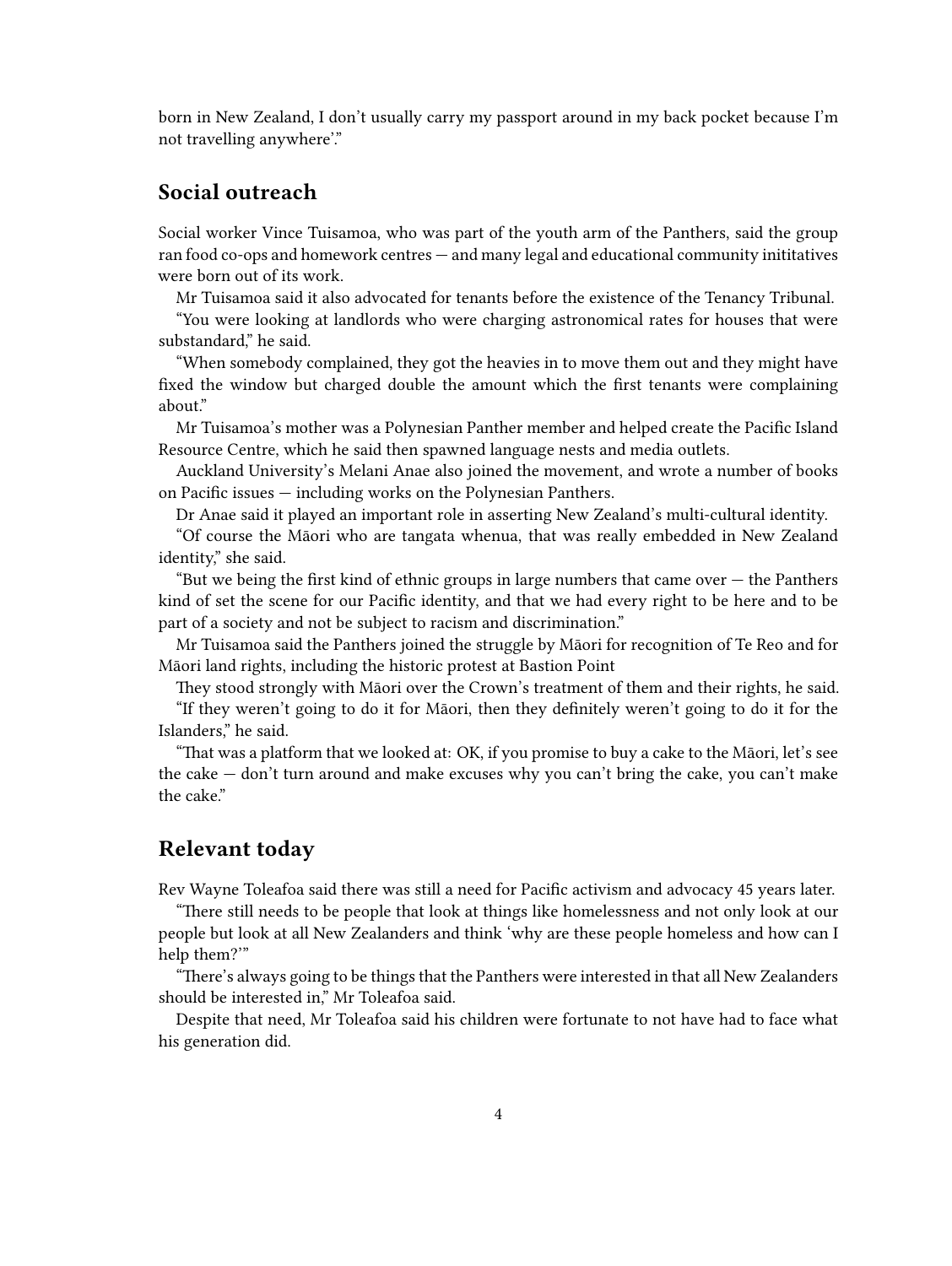Dr Melani Anae agreed that times had changed. Back then, they couldn't walk down the street without experiencing some kind of racism, she said.

"It was something that we had to face, like it or not, whereas today the Pacific youth are confused about racism," Dr Anae said.

"They don't know what it is, where it lives and how to recognise it because it is not blatantly in their face like it was for us.

"It is more kind of hidden if you like, in terms of institutional racism, political correctness; all these processes that generally are masking the real motive behind power."

Rev Mua Strickson-Pua said he believed the spirit of the Polynesian Panthers would give birth to a new urban Pasifika movement.

He spoke of a history that had given Pasifika a foundation, which said "we are allowed to be political, we are allowed to speak out about injustice".

Will 'Ilolahia and Vince Tuisamoa were planning to meet with a group of Pacific and Māori activists in Palmerston North over the weekend.

This next generation was a source of much pride, Mr 'Ilolahia said — and he also very proud of the group's literal offspring.

Musicians Ladi6, Scribe and Che Fu — as well as All Blacks Ben Atiga and Benson Stanley are among just a few Pasifika achievers who had parents involved with the movement.